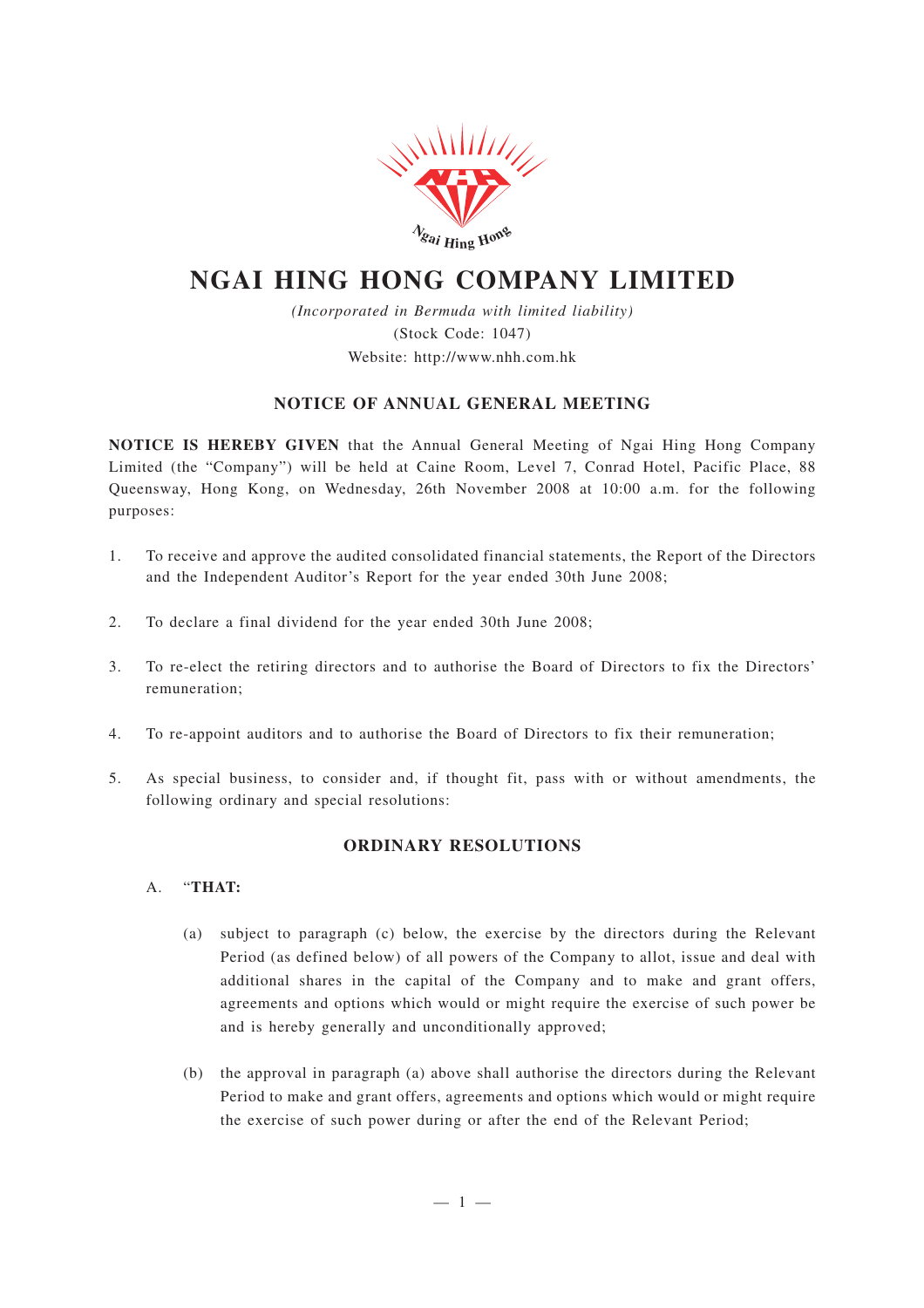- (c) the aggregate nominal amount of share capital allotted or agreed conditionally or unconditionally to be allotted (whether pursuant to an option or otherwise) by the directors pursuant to the approval in paragraph (a) above, otherwise than pursuant to (i) a Rights Issue (as defined below); (ii) the exercise of rights of subscription under the terms of any warrants or other securities issued by the Company as at the date of this resolution carrying a right to subscribe for or purchase shares of the Company; or (iii) the exercise of the subscription rights under the share option schemes of the Company, shall not exceed 20 per cent. of the aggregate nominal amount of the share capital of the Company in issue as at the date of this resolution and the said approval shall be limited accordingly; and
- (d) for the purposes of this resolution:

"Relevant Period" means the period from the passing of this resolution until whichever is the earliest of:

- (i) the conclusion of the next annual general meeting of the Company;
- (ii) the expiration of the period within which the next annual general meeting of the Company is required by the Bye-Laws of the Company or any applicable law to be held; or
- (iii) the revocation or variation of the authority given under this resolution by an ordinary resolution of the shareholders of the Company in general meeting ; and

"Rights Issue" means an offer of shares open for a period fixed by the directors to holders of shares on the register of members of the Company on a fixed record date in proportion to their then holdings of such shares (subject to such exclusions or other arrangements as the directors of the Company may deem necessary or expedient in relation to fractional entitlements or legal or practical problems under the laws of, or the requirements of any recognised regulatory body or any stock exchange in, any territory)."

## B. "**THAT:**

(a) the exercise by the directors of the Company during the Relevant Period (as defined below) of all powers of the Company to repurchase shares of HK\$0.10 each in the capital of the Company on The Stock Exchange of Hong Kong Limited (the "Stock Exchange"), subject to and in accordance with all applicable laws, be and is hereby generally and unconditionally approved;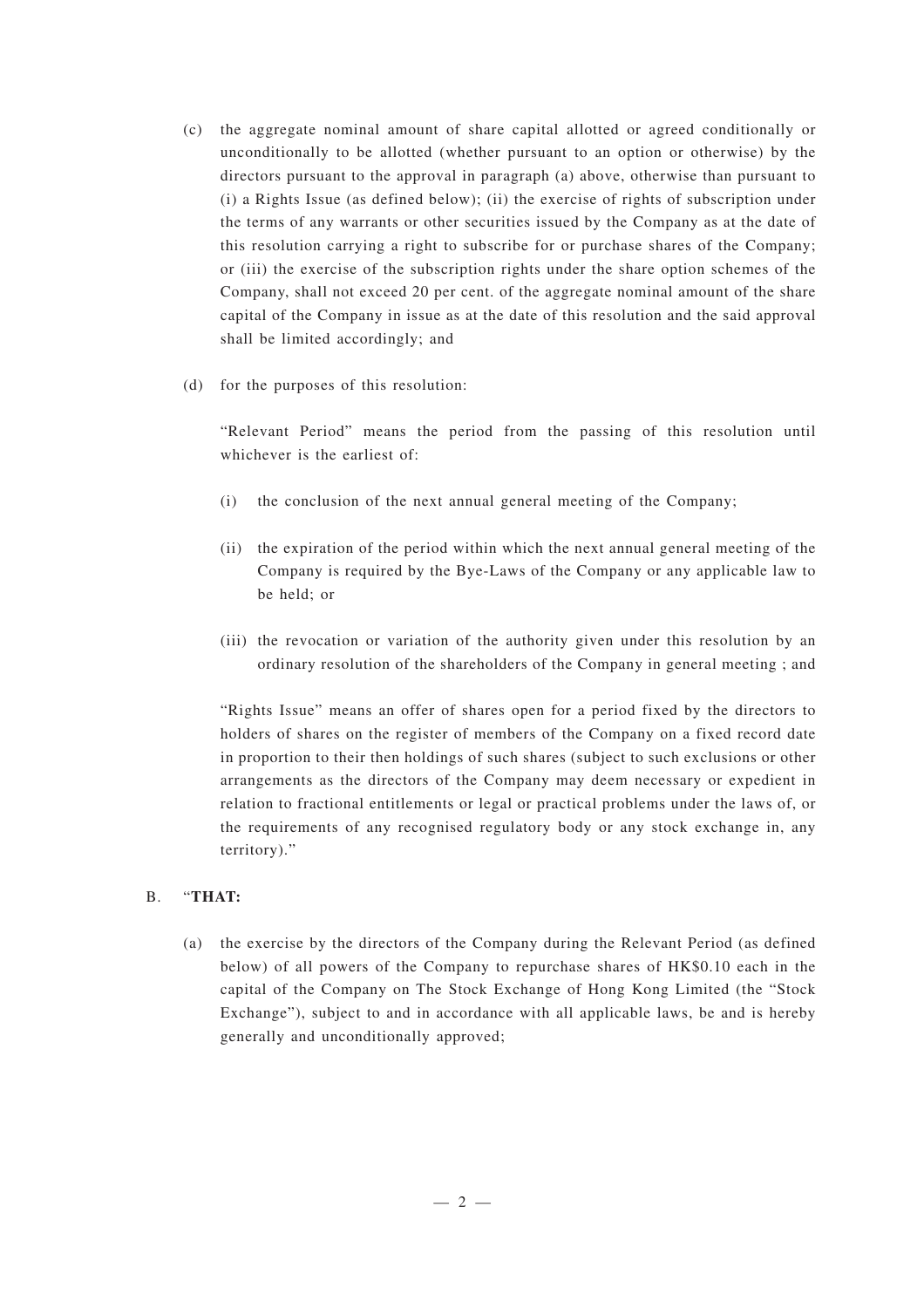- (b) the aggregate nominal amount of shares of the Company to be repurchased by the Company pursuant to the approval in paragraph (a) above during the Relevant Period shall not exceed 10 per cent. of the aggregate nominal amount of the share capital of the Company in issue as at the date of this resolution and the said approval shall be limited accordingly; and
- (c) for the purposes of this resolution:

"Relevant Period" means the period from the passing of this resolution until whichever is the earliest of:

- (i) the conclusion of the next annual general meeting of the Company;
- (ii) the expiration of the period within which the next annual general meeting of the Company is required by the Bye-Laws of the Company or any applicable law to be held; or
- (iii) the revocation or variation of the authority given under this resolution by an ordinary resolution of the shareholders of the Company in general meeting."
- C. "**THAT** conditional upon resolution no.5B above being passed, the aggregate nominal amount of the number of shares in the capital of the Company which are repurchased by the Company under the authority granted to the directors as mentioned in resolution no.5B above shall be added to the aggregate nominal amount of share capital that may be allotted or agreed conditionally or unconditionally to be allotted by the directors of the Company pursuant to resolution no.5A above, provided that such amount shall not exceed 10 per cent. of the aggregate nominal amount of the share capital of the Company in issue as at the date of passing this Resolution."
- D. "**THAT** subject to and conditional upon the Listing Committee of the Stock Exchange granting the listing of and permission to deal in shares of HK\$0.10 each in the share capital of the Company to be issued pursuant to the exercise of the options which may be granted under the Refreshed General Scheme Limit (as hereinafter defined), the refreshment of the General Scheme Limit of the new share option scheme of the Company adopted on 5th December 2002 up to 10 per cent. of the number of shares of the Company in issue as at the date of passing of this resolution (the "Refreshed General Scheme Limit") be and is hereby approved and any Director be and is hereby authorised to do all such acts and execute such document to effect the Refreshed General Scheme Limit.'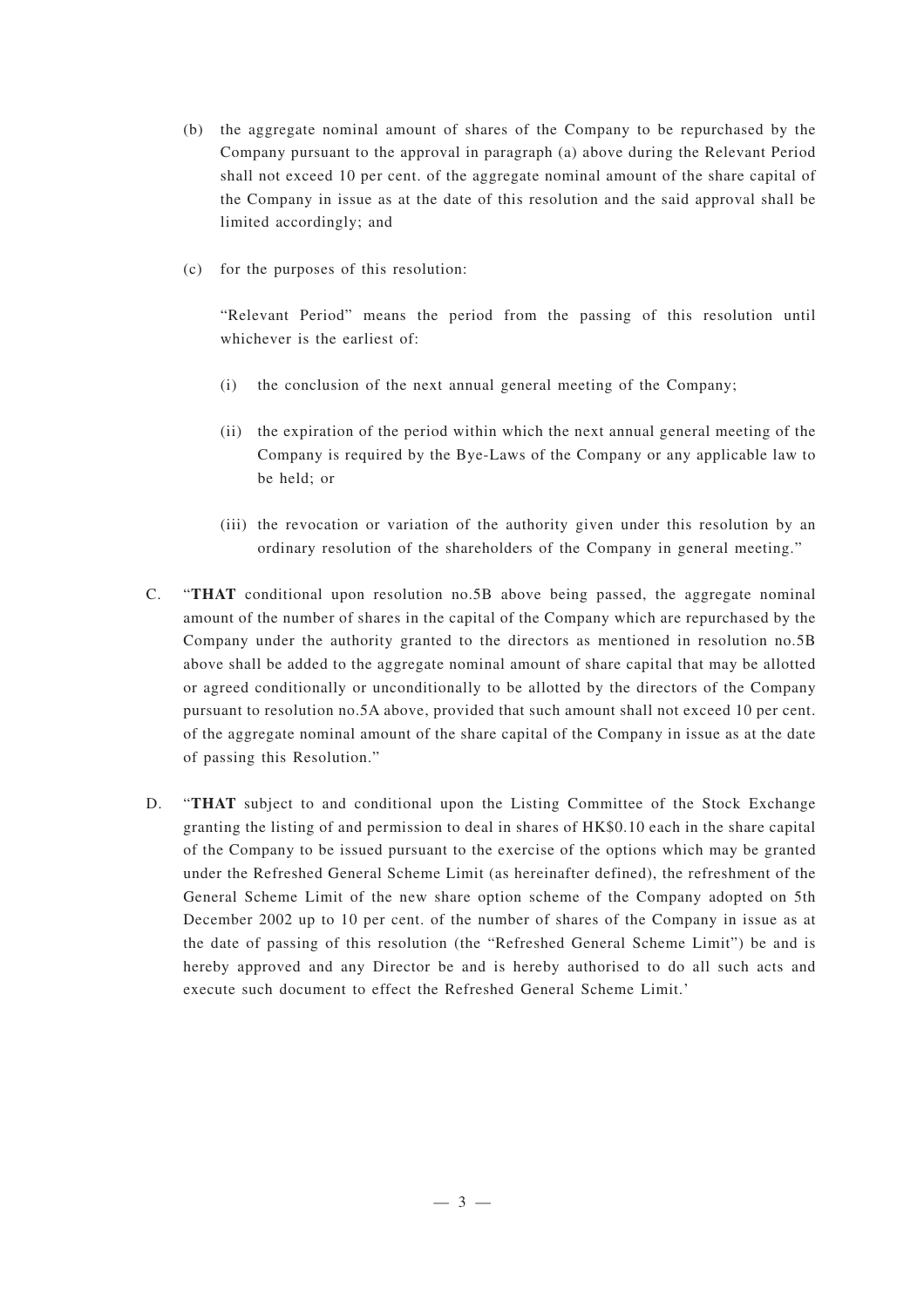### **SPECIAL RESOLUTION**

### E. "**THAT** the Bye-Laws of the Company be amended as follows:

By deleting the existing Bye-Law 84(2) and substituting therefore the following new Bye-Law 84(2):

"Where a shareholder and/or warrantholder is a Recognised Clearing House or its nominee(s), it may authorise such person or persons as it thinks fit to act as its representative(s) or proxy(ies) at any shareholders' meetings or any meetings of any class of shareholders and/or warrantholders provided that, if more than one person is so authorised, the authorisation or proxy form must specify the number and class of shares and/or warrants in respect of which each such person is so authorised. The person so authorised will be deemed to have been duly authorised without the need of producing any documents of title, notarised authorisation and/or further evidence for substantiating the fact that it is duly authorised and will be entitled to exercise the same power on behalf of the Recognised Clearing House (or its nominee(s)) as that Recognised Clearing House or its nominee(s) could exercise if it were an individual shareholder and/or warrantholder of the Company."

By adding the following sentence at the end of the Bye-Law 157:

"Any Auditor so appointed shall hold office until the next following annual general meeting of the Company."

> By Order of the Board **CHAN Ka Ho** *Company Secretary*

Hong Kong, 28th October 2008

*Head office and principal place of business in Hong Kong:* Unit 3, 6th Floor Hopeful Factory Centre 10 Wo Shing Street Fo Tan, New Territories Hong Kong

#### **Notes:**

1. A member entitled to attend and vote at the meeting convened by the above notice is entitled to appoint one or more than one proxy to attend and vote in his stead. A proxy need not be a member of the Company.